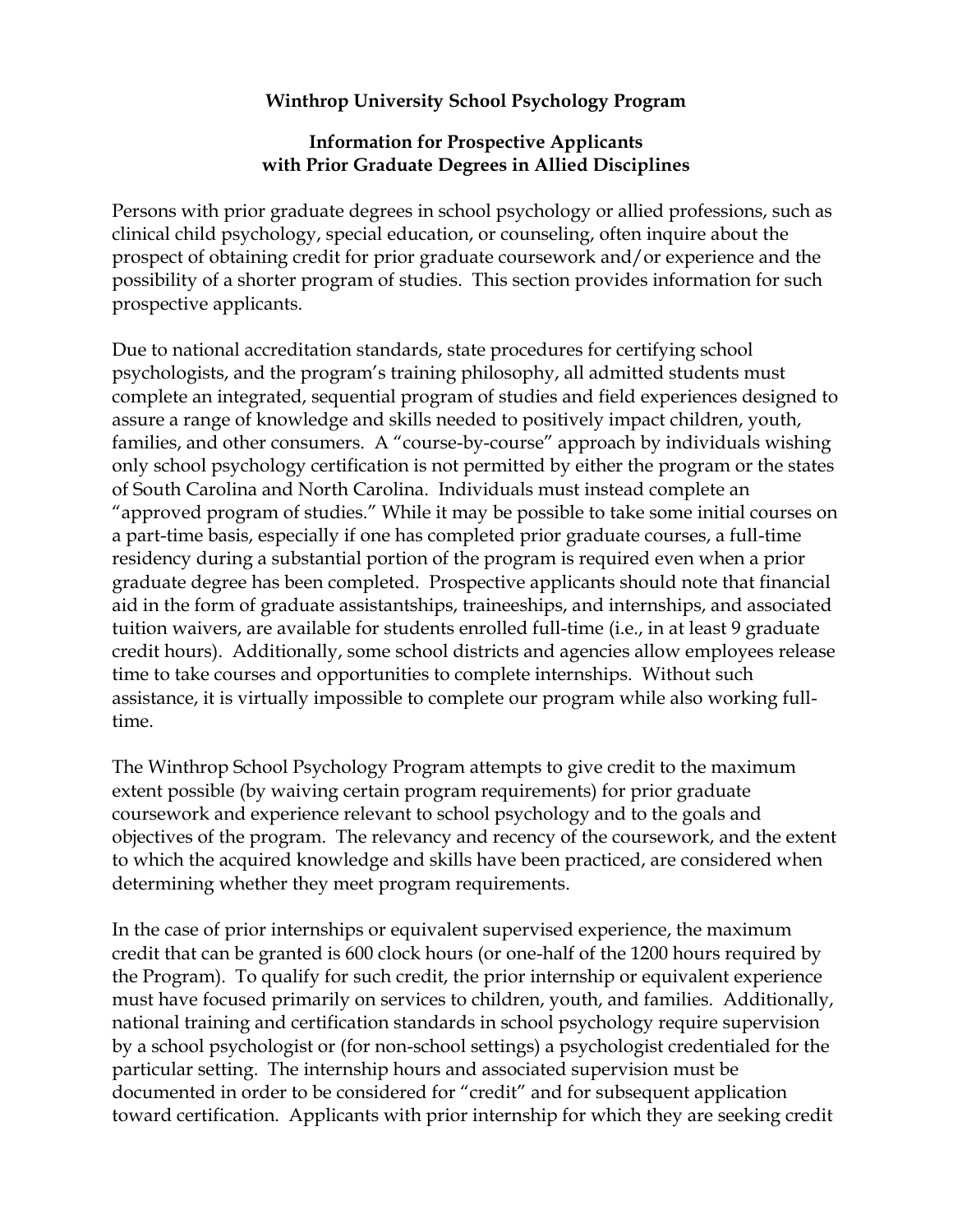are encouraged to document the experience using the National Association of School Psychologists national certification internship verification form, which can be found at: <https://apps.nasponline.org/standards-and-certification/ncsp-application/index.aspx>

Note that at least 600 hours of the total 1200 required hours must be in a school setting.

A customized Specialist in School Psychology (S.S.P.) degree program may be developed for those with prior graduated degrees in allied fields. The Specialist degree requires a minimum of 36 graduate credit hours, but often consists of 45-54 hours (including internship) if the prior Master's degree is not in school psychology. The particular program is determined by the director and faculty in consultation with the student. This can be done only after examining transcripts and other evidence of prior work (in some cases, syllabi), determining the equivalency of prior work to Winthrop program requirements, and determining that the individual qualifies for admission. If the applicant desires and qualifies for "advanced placement" (e.g., beginning the program at what would normally be the second year) then admission may also depend on whether openings exist at that level. Winthrop restricts the number of students admitted and the number placed in professional courses and practica in order to assure high quality training and close supervision. Admission to the program is quite competitive, and is normally limited to 12 students per year.

Those wishing credit for prior graduate coursework or internship should follow the steps below:

1. Thoroughly review Winthrop University and School Psychology Program information and application materials.

2. Using your own copies of transcripts, course syllabi, and similar documentation, complete a preliminary analysis of prior coursework/experience in relation to Winthrop School Psychology program requirements using the form below. Write the designator and number (e.g., PSYC 500) for each previously completed course which you believe is the equivalent or nearly equivalent to a required Winthrop School Psychology Program course. Course descriptions available in the Winthrop Graduate Bulletin that is available on-line at [www.winthrop.edu](http://www.winthrop.edu/) should be helpful in determining possible equivalency. In cases in which you are uncertain as to whether your prior work may be equivalent, place a question mark (?) beside the Winthrop requirement and note the prior work that you wish to be considered.

3. Send a) your completed analysis; b) an email or letter requesting that your prior work be examined to determine equivalency with Winthrop's requirements; c) a copy of your transcripts ("official" copies are not needed at this point but will be required later as part of the formal application process); and d) a current resume to the director of the School Psychology Program.

4. Upon receipt by the director, an analysis will be conducted using the information you provide as the starting point. In some cases, further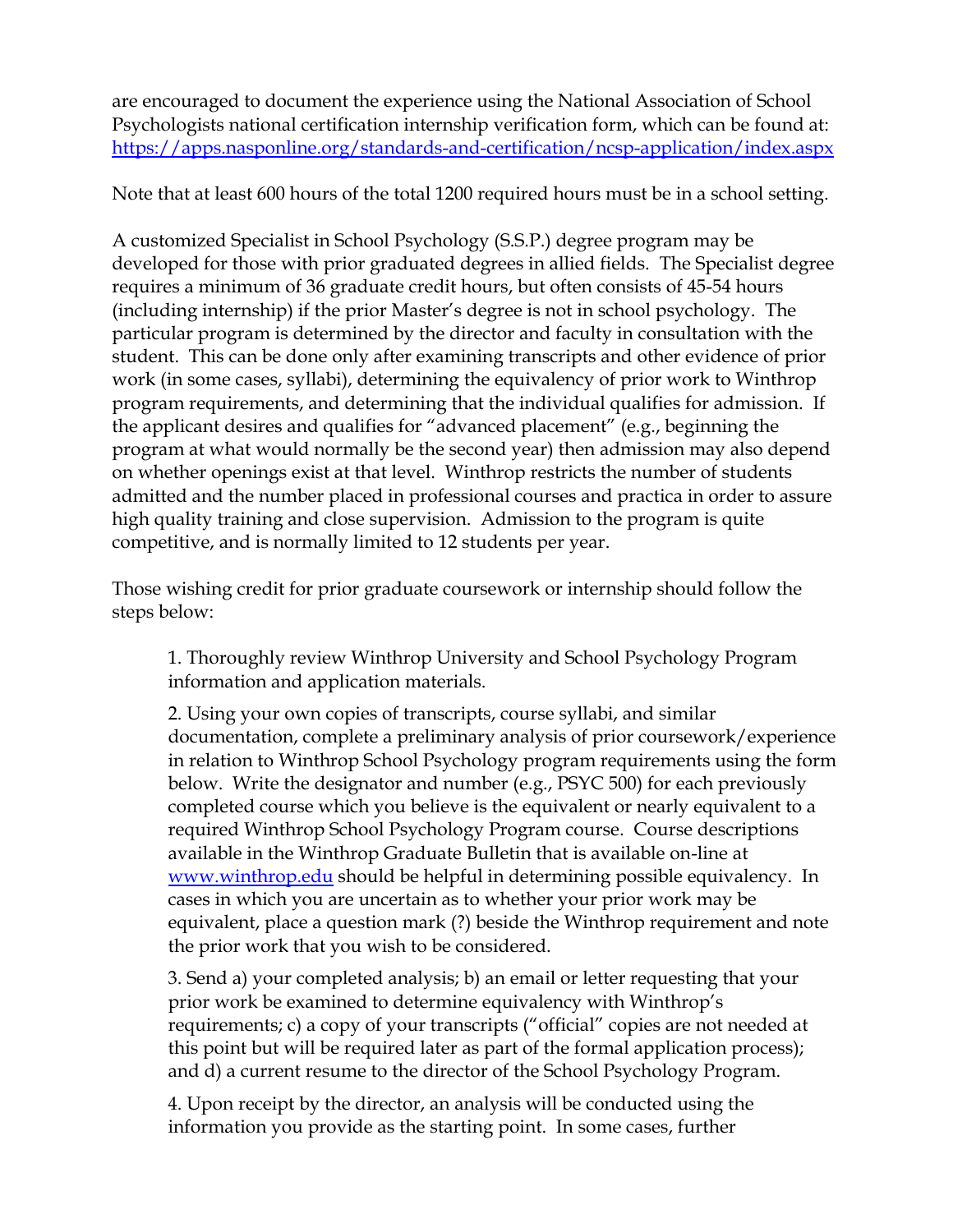documentation and/or discussion with the applicant regarding the prior work, or consultation with other Winthrop faculty responsible for particular courses or experiences will be needed before determining whether Winthrop requirements appear to have been met through prior work. All such analyses will be considered preliminary until such time as the person is accepted into the program and a formal "Program of Studies" is prepared and approved.

5. The prospective applicant will then need to decide whether to complete the application process. Please note that applicants must complete both the Graduate Studies application and School Psychology Program supplement and associated requirements. The application deadline is January 15th. Interviews are required for admission and are scheduled with those selected as finalists for admission. Late applications will be considered as space exists.

Those wishing to take up to 12 credit hours of graduate courses on a *non-degree* basis (a limited number of psychology graduate courses are available to non-degree students) may apply through the Graduate School at any time. Completion of an abbreviated application for non-degree status, rather than the School Psychology Program application is required for such students. However, such students wishing to subsequently apply to the School Psychology Program must complete a full program application.

Applicants should direct their questions regarding graduate studies in general at Winthrop and the associated application process to the Winthrop Graduate School [\(https://www.winthrop.edu/graduateschool](https://www.winthrop.edu/graduateschool) or 803-323-2204). General questions regarding the School Psychology Program and credit for prior graduate coursework may be directed to the School Psychology Program director [\(https://www.winthrop.edu/cas/psychology/schoolpsychology/school-psychology](https://www.winthrop.edu/cas/psychology/schoolpsychology/school-psychology-program-contact-us.aspx)[program-contact-us.aspx\)](https://www.winthrop.edu/cas/psychology/schoolpsychology/school-psychology-program-contact-us.aspx)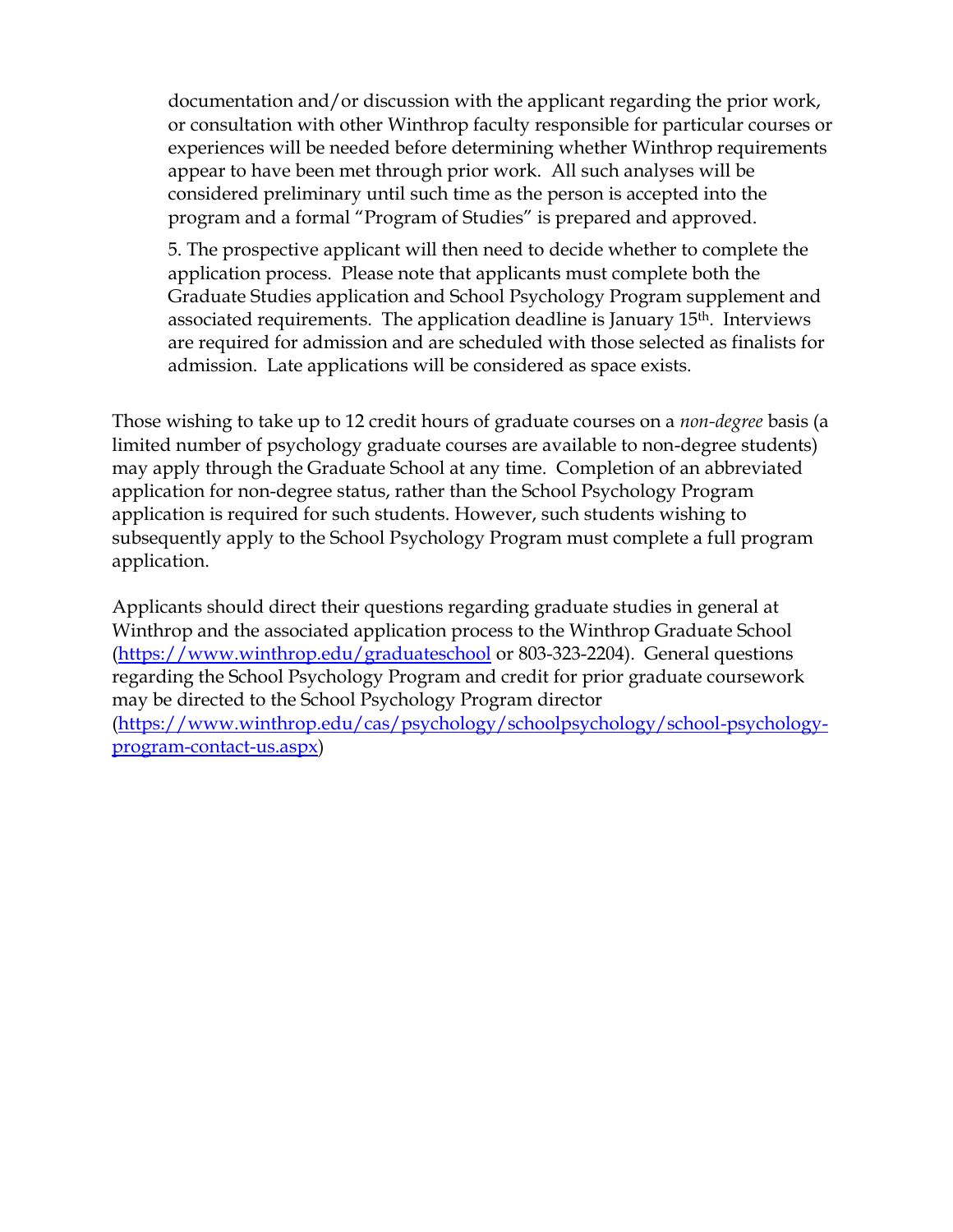## **Winthrop University School Psychology Program Analysis of Prior Coursework/Experience**

| Name of Applicant: | Date of Review: |  |
|--------------------|-----------------|--|
|--------------------|-----------------|--|

Faculty Reviewer: \_\_\_\_\_\_\_\_\_\_\_\_\_\_\_\_\_\_\_\_\_\_\_\_\_\_\_\_\_\_

**Results of Review** (Please note that a question mark indicates that further information is needed to determine the equivalency of prior work. Also note that this review is for information purposes only and considered informal until such time as you are accepted into our program and complete an official Program of Studies form.) Please indicate the subject indicator, course number and name in the provided filled if completed.

|                                                                                            |                                                                                                                                                                                                        | Previously<br>Completed | To Be<br>Completed |
|--------------------------------------------------------------------------------------------|--------------------------------------------------------------------------------------------------------------------------------------------------------------------------------------------------------|-------------------------|--------------------|
| Year 1, Fall<br><b>PSYC 512</b><br><b>PSYC 506</b><br><b>PSYC 604</b><br><b>PSYC 615</b>   | <b>Exceptional Child</b><br><b>Psychological Measurements</b><br><b>Advanced Human Development</b><br>Seminar in School Psychology                                                                     |                         |                    |
| Year 1, Spring<br><b>PSYC 613</b><br><b>PSYC 608</b><br><b>PSYC 601</b><br><b>PSYC 607</b> | <b>Advanced Statistics and Data Analysis</b><br>Psychological Assessment for Intervention I<br>Psychopathology of Childhood and Adolescence<br>Curriculum-Based Assessment and Academic Interventions  |                         |                    |
| <b>Summer</b><br><b>PSYC 618</b><br><b>PSYC 510</b>                                        | <b>Consultation and Indirect Services</b><br>Behavior Analysis and Behavior Change                                                                                                                     |                         |                    |
| Year 2, Fall<br><b>PSYC 603</b><br><b>PSYC 609</b><br><b>PSYC 606</b><br><b>PSYC 620</b>   | Therapeutic Psychology: Techniques of Counseling and<br>Psychotherapy<br>Psychological Assessment for Intervention II<br>Applied Behavior Analysis and Intervention<br>School Psychology Traineeship I |                         |                    |
| <b>Spring</b><br><b>PSYC 611</b>                                                           | Advanced Therapeutic Psychology: Techniques for Mental                                                                                                                                                 |                         |                    |
| <b>PSYC 614</b><br><b>PSYC 621</b><br><b>PSYC 690</b>                                      | <b>Health Services in the Schools</b><br>Research Methods and Applications<br>School Psychology Traineeship II<br>Diversity in Families                                                                |                         |                    |
| Year 3, Fall<br><b>PSYC 612</b><br><b>PSYC 651</b><br><b>PSYC 652</b>                      | Psychological Assessment for Intervention III<br>School Psychology Internship I<br>School Psychology Internship II                                                                                     |                         |                    |